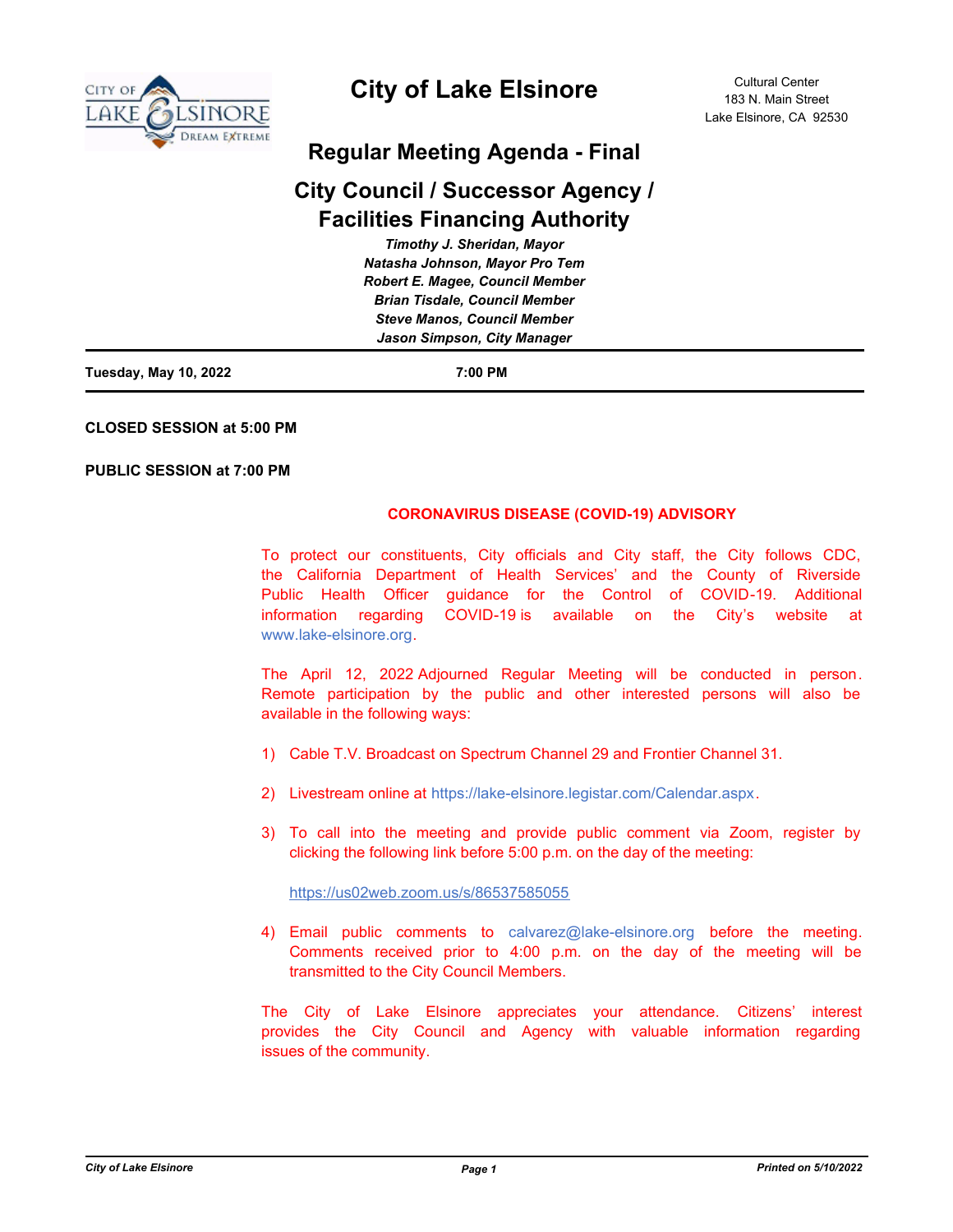Meetings are held on the 2nd and 4th Tuesday of every month. The agenda is posted 72 hours prior to each meeting outside of City Hall. The agenda and related reports are also available on the City's website at www.Lake-Elsinore.org. Any writings distributed to the City Council within 72 hours of the meeting will be made available to the public at the time it is distributed to the City Council.

In compliance with the Americans with Disabilities Act, any person with a disability who requires a modification or accommodation in order to participate in a meeting should contact the City Clerk's Department at (951) 674-3124 Ext. 269, at least 48 hours before the meeting to make reasonable arrangements to ensure accessibility.

### **CITY VISION STATEMENT**

The City of Lake Elsinore will be the ultimate lake destination where all can live, work and play, build futures and fulfill dreams.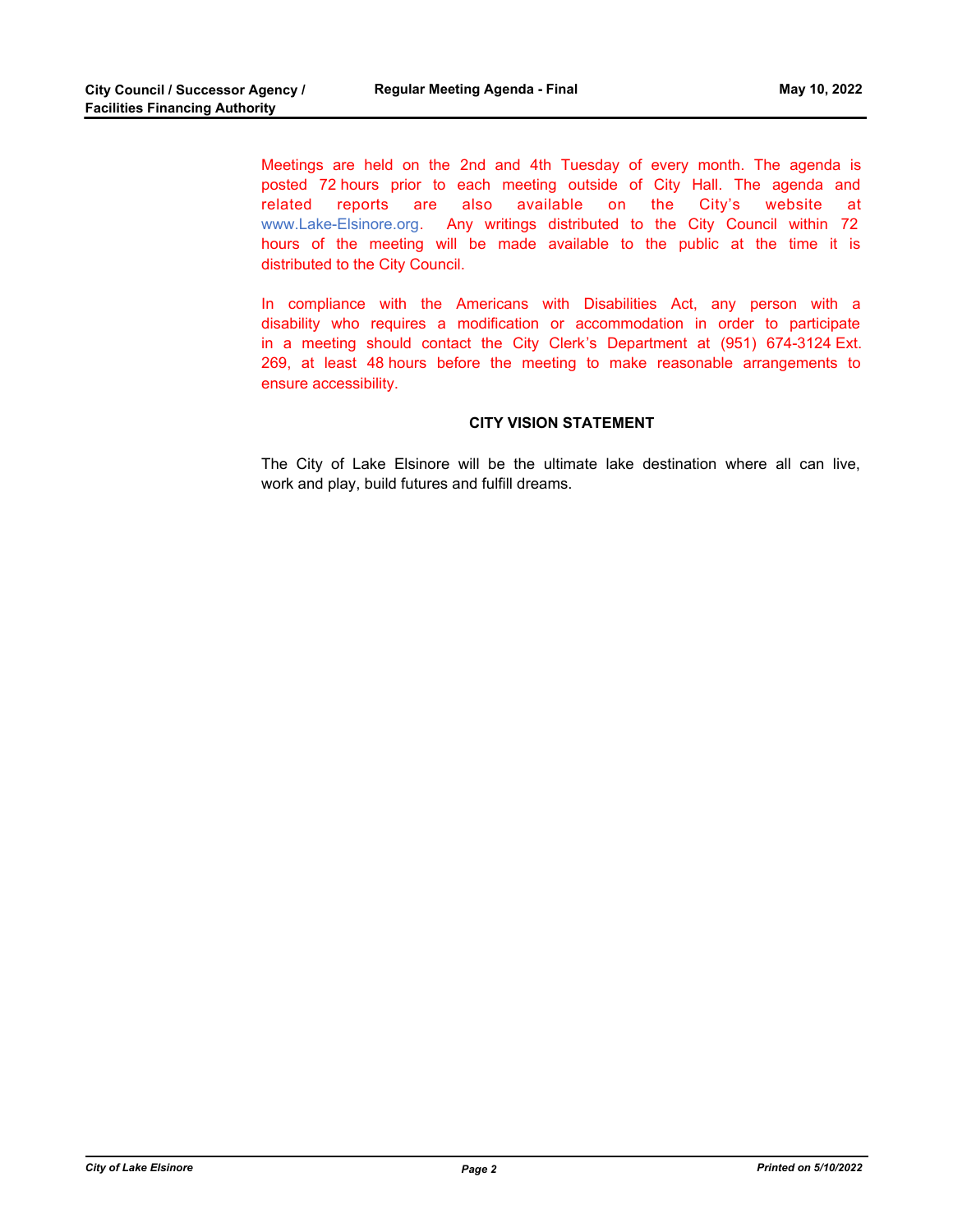### **CALL TO ORDER 5:00 P.M.**

*The Regular Meeting of the City Council will be called to order.*

#### **ROLL CALL**

### **PUBLIC COMMENTS**

#### **CITY COUNCIL CLOSED SESSION**

A. PUBLIC EMPLOYEE PERFORMANCE EVALUATION (GOV'T CODE § 54957(B)): CITY MANAGER

#### **RECESS**

*The City Council will recess to Closed Session.*

#### **RECONVENE / CALL TO ORDER - 7:00 P.M.**

*The Regular Meeting of the City Council will reconvene and the Regular Meeting of the Successor Agency will be called to order.*

#### **PLEDGE OF ALLEGIANCE**

#### **INVOCATION – MOMENT OF SILENCE**

**ROLL CALL**

#### **PRESENTATIONS / CEREMONIALS**

| 1) |                     | <b>Salvation Army 25th Anniversary</b>                                                                       |
|----|---------------------|--------------------------------------------------------------------------------------------------------------|
|    |                     | Present a Proclamation to the Southwest Riverside County Salvation Army in<br>honor of its 25th Anniversary. |
|    | <b>Attachments:</b> | <b>Salvation Army 25th Anniversary</b>                                                                       |
| 2) |                     | <b>National Public Works Week Proclamation</b>                                                               |
|    |                     | Proclaim the week of May 15-21, 2022 as "National Public Works Week" in the<br>City of Lake Elsinore         |
|    | <b>Attachments:</b> | 2022 National Public Works Week - Proclamation                                                               |
|    |                     | 2022 National Public Works Week - Flyer                                                                      |
|    |                     |                                                                                                              |

# **3) CalFire 2022 First Quarter Statistical Update**

#### **CLOSED SESSION REPORT**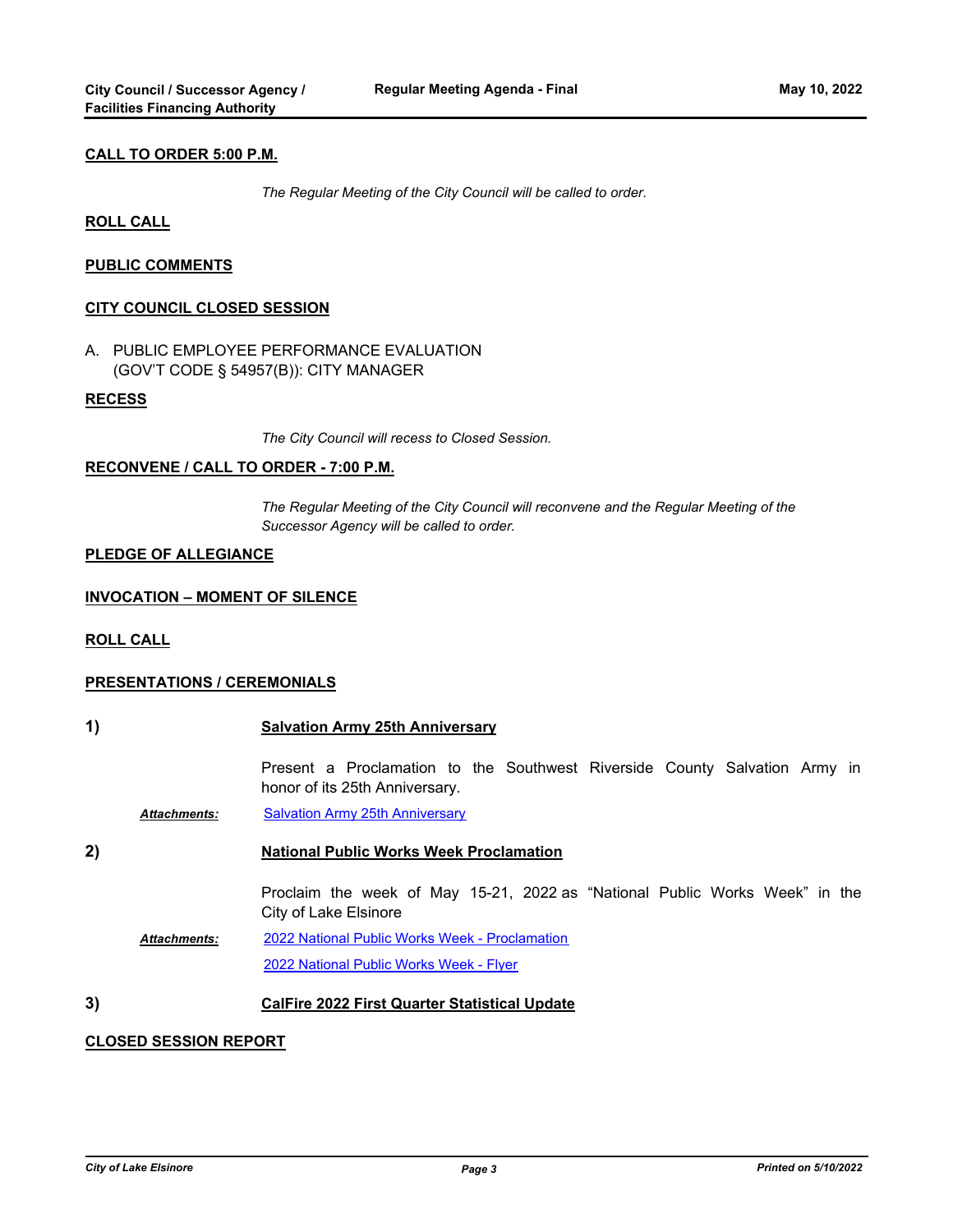#### **PUBLIC COMMENTS – NON-AGENDIZED ITEMS – 1 MINUTE**

*(Please read & complete a Request to Address the City Council/Successor Agency form prior to the start of the meeting and turn it in to the City Clerk/Clerk. The Mayor/Chair or City Clerk/Clerk will call on you to speak.)*

#### **CITY COUNCIL CONSENT CALENDAR**

*(All matters on the Consent Calendar are approved in one motion, unless a Council Member or any member of the public requests separate action on a specific item.)*

|--|

Approve the Minutes.

*Attachments:* [04-26-2022 Draft Minutes](http://lake-elsinore.legistar.com/gateway.aspx?M=F&ID=d2b89dac-5ba9-4028-86cc-5886be09d4fe.pdf)

#### **5) CC Warrant List Dated April 08, 2022 to April 14, 2022**

Receive and file.

[CC Warrant List - SR](http://lake-elsinore.legistar.com/gateway.aspx?M=F&ID=f248f8be-9ed0-4077-88af-ce8cdd851c1f.docx) [CC Warrant List - Exhibit A - Summary](http://lake-elsinore.legistar.com/gateway.aspx?M=F&ID=39fedd85-173d-4334-82fd-c238479d1d91.pdf) [CC Warrant List - Exhibit B - Listing](http://lake-elsinore.legistar.com/gateway.aspx?M=F&ID=eb8f1b5f-62da-44eb-a1cb-daa39bd4e8ea.pdf) *Attachments:*

**6) CC Warrant List Dated April 15, 2022 to April 21, 2022**

Receive and file.

- [CC Warrant List SR](http://lake-elsinore.legistar.com/gateway.aspx?M=F&ID=c67de296-e6b2-4331-b748-addd56a13bcd.docx) [CC Warrant List - Exhibit A - Summary](http://lake-elsinore.legistar.com/gateway.aspx?M=F&ID=ddd46845-8772-4fd5-b6cc-81c69ab8a0a8.pdf) [CC Warrant List - Exhibit B - Listing](http://lake-elsinore.legistar.com/gateway.aspx?M=F&ID=3ed05b45-f90d-4d04-85a2-7a25e79dedc1.pdf) *Attachments:*
- **7) Second Reading of an Ordinance Authorizing the Levy of Special Taxes for CFD 2022-1 (Alberhill Ranch)**

Adopt by title only and waive further reading of AN ORDINANCE OF THE CITY COUNCIL OF THE CITY OF LAKE ELSINORE, CALIFORNIA, ACTING IN ITS CAPACITY AS THE LEGISLATIVE BODY OF COMMUNITY FACILITIES DISTRICT NO. 2022-1 OF THE CITY OF LAKE ELSINORE (ALBERHILL RANCH), AUTHORIZING THE LEVY OF SPECIAL TAXES.

[Levy of Special Tax for CFD No. 2022-1 \(Alberhill Ranch\) 2nd Reading - SR](http://lake-elsinore.legistar.com/gateway.aspx?M=F&ID=928e43ca-9272-40dd-9d06-0db10e61d0c0.docx) [Levy of Special Tax for CFD No. 2022-1 \(Alberhill Ranch\) 2nd Reading - Exhibit](http://lake-elsinore.legistar.com/gateway.aspx?M=F&ID=215f7aea-6a48-4471-91a4-3bf54ebd701d.docx) *Attachments:*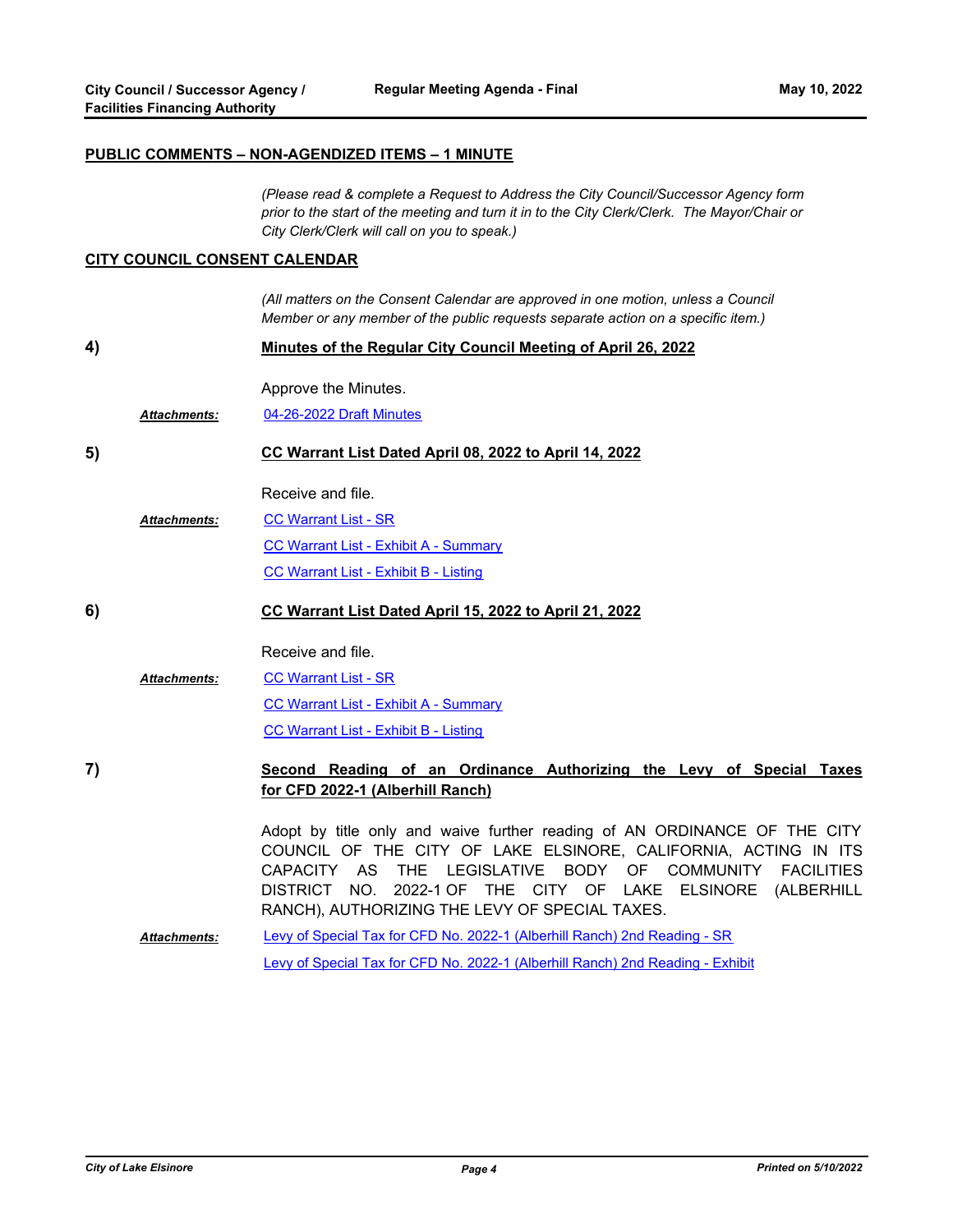# **8) Professional Services Agreements with AppleOne and Manpower for Temporary Staffing Services**

Approve and authorize the City Manager to execute and implement agreements and any amendments with AppleOne and Manpower, to provide limited-term temporary staffing services in an amount not exceed \$700,000.00 for the period of July 1, 2022 through June 30, 2025 in such final form as approved by the City Attorney.

[Temporary Staffing Services - SR](http://lake-elsinore.legistar.com/gateway.aspx?M=F&ID=a0f903d5-6b24-4d59-8937-768c6250a3f9.docx) [Temporary Staffing Services - Exhibit A - Manpower](http://lake-elsinore.legistar.com/gateway.aspx?M=F&ID=3105158f-e8b2-4b0b-83b9-653f8e171c5b.pdf) [Temporary Staffing Services - Exhibit A - AppleOne](http://lake-elsinore.legistar.com/gateway.aspx?M=F&ID=c9a0451f-0a36-4f6a-94d7-2652071d1264.pdf) *Attachments:*

## **9) Purchase of 19 Parking Lot Lights with Poles for the Library Street Parking Lot Project (CIP Project Z10071)**

Approve and authorize the City Manager to execute the Agreement with South Coast Lighting and Design in the amount of \$99,995.63 and in such final form as approved by the City Attorney for the Library Street Parking Lot Project (CIP Project #Z10071).

[Library Street Parking Lot Project - SR](http://lake-elsinore.legistar.com/gateway.aspx?M=F&ID=0c9ebc17-ec94-4a81-b893-1471db3150fa.docx) [Library Street Parking Lot Project - Exhibit A - Agreement](http://lake-elsinore.legistar.com/gateway.aspx?M=F&ID=b10f4a76-7a10-4f47-b2f3-cf111f5b14fd.pdf) [Library Street Parking Lot Project - Exhibit B - Quote #Q22-1451](http://lake-elsinore.legistar.com/gateway.aspx?M=F&ID=e41efd63-df5b-4005-ae6d-e9666719f049.pdf) *Attachments:*

**10) Citywide Landscaping and Street Lighting District and the Landscaping and Street Lighting District No. 1 for the Fiscal Year 2022-23 Ordering the Preparation and Approval of Engineers' Reports and Resolutions of Intention**

- 1. Adopt A RESOLUTION OF THE CITY COUNCIL OF THE CITY OF LAKE ELSINORE, CALIFORNIA, ORDERING THE PREPARATION OF AN ENGINEER'S REPORT FOR THE CITYWIDE LANDSCAPING AND STREET LIGHTING DISTRICT (CITYWIDE LLMD);
- 2. Adopt A RESOLUTION OF THE CITY COUNCIL OF THE CITY OF LAKE ELSINORE, CALIFORNIA, APPROVING THE ENGINEER'S REPORT FOR THE CITYWIDE LLMD;
- 3. Adopt A RESOLUTION OF THE CITY COUNCIL OF THE CITY OF LAKE ELSINORE, CALIFORNIA, DECLARING COUNCIL'S INTENTION TO PROVIDE FOR AN ANNUAL LEVY AND COLLECTION OF ASSESSMENTS IN THE CITYWIDE LLMD AND SETTING A PUBLIC HEARING FOR JUNE 14, 2022;
- 4. Adopt A RESOLUTION OF THE CITY COUNCIL OF THE CITY OF LAKE ELSINORE, CALIFORNIA, ORDERING THE PREPARATION OF AN ENGINEER'S REPORT FOR THE LANDSCAPING & STREET LIGHTING MAINTENANCE DISTRICT NO. 1 (LLMD NO. 1);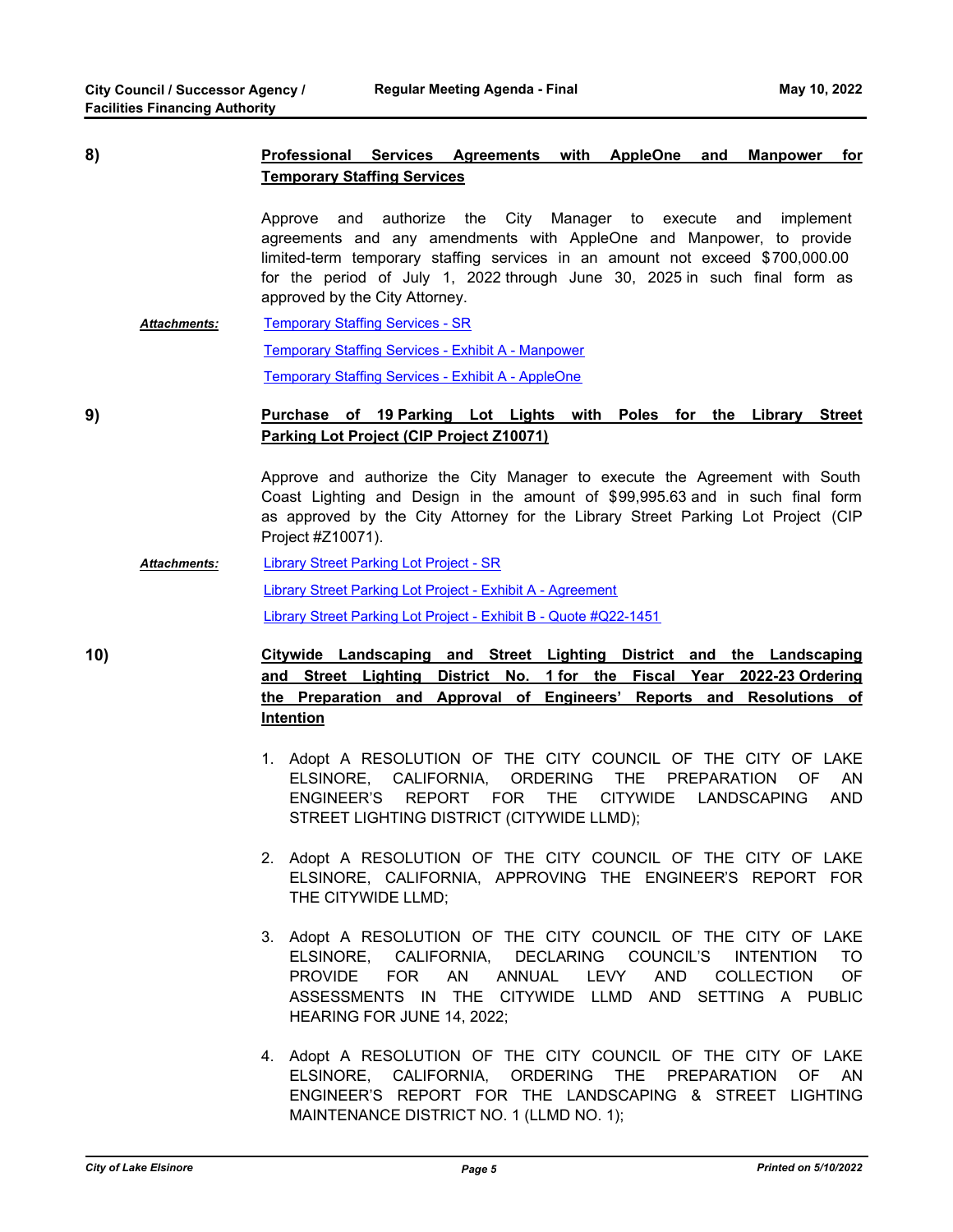- 5. Adopt A RESOLUTION OF THE CITY COUNCIL OF THE CITY OF LAKE ELSINORE, CALIFORNIA, APPROVING THE ENGINEER'S REPORT FOR THE LLMD NO. 1; and
- 6. Adopt A RESOLUTION OF THE CITY COUNCIL OF THE CITY OF LAKE ELSINORE, CALIFORNIA, DECLARING COUNCIL'S INTENTION TO PROVIDE FOR AN ANNUAL LEVY AND COLLECTION OF ASSESSMENT SIN THE LLMD NO. 1 AND SETTING A PUBLIC HEARING FOR JUNE 14, 2022.
- [CW Landscape and LMD and LMD No. 1 \(Zones 1-25\) SR](http://lake-elsinore.legistar.com/gateway.aspx?M=F&ID=c9a6cc97-6644-4aba-84b5-49c442887a7e.docx) *Attachments:*

CW Landscape and LMD and LMD No. 1 (Zones 1-25) - Exhibit A - Preliminary CW Landscape and LMD and LMD No. 1 (Zones 1-25) - Exhibit B - Preliminary [CW Landscape and LMD and LMD No. 1 \(Zones 1-25\) - Exhibit C - Resolution f](http://lake-elsinore.legistar.com/gateway.aspx?M=F&ID=015cba47-5071-41c7-a4dc-2d202ba36329.docx) CW Landscape and LMD and LMD No. 1 (Zones 1-25) - Exhibit D - Resolution / CW Landscape and LMD and LMD No. 1 (Zones 1-25) - Exhibit E - Resolution [ [CW Landscape and LMD and LMD No. 1 \(Zones 1-25\) - Exhibit F - Resolution fo](http://lake-elsinore.legistar.com/gateway.aspx?M=F&ID=ec6961ab-9f8c-4701-859b-82482d8a2f03.docx)r [CW Landscape and LMD and LMD No. 1 \(Zones 10-25\) - Exhibit G - Resolution](http://lake-elsinore.legistar.com/gateway.aspx?M=F&ID=d60819a5-b9a2-44c1-b5cd-2e83dbc2404b.docx) CW Landscape and LMD and LMD No. 1 (Zones 1-25) - Exhibit H - Resolution I

# **11) Construction Agreement with Hemet Fence Corporation for the maintenance yard expansion at Launch Pointe RV Resort**

- 1. Award a Construction Agreement to Hemet Fence Corporation for the maintenance yard expansion at Launch Pointe RV Resort;
- 2. Approve and authorize the City Manager to execute the agreement with Hemet Fence Corporation in an amount not to exceed \$77,750.00 for the maintenance yard expansion at Launch Pointe RV Resort in the form attached and in such final form as approved by the City Attorney; and
- 3. Authorize the City Manager to execute change orders not to exceed a 10% contingency amount of \$7,775.00 for uncertainties and adjustments.

[Agreement LP RV Resort - SR](http://lake-elsinore.legistar.com/gateway.aspx?M=F&ID=2d15a5c1-6e26-46d6-ab1b-5051a522f8ad.docx) *Attachments:*

[Agreement LP RV Resort - Exhibit A - Hemet Fence Corporation Agreement](http://lake-elsinore.legistar.com/gateway.aspx?M=F&ID=76f19cc7-872f-4d63-818d-a7e479a3f8e5.docx)

# **12) Traffic Impact Fee Agreement between the City of Lake Elsinore and Meritage Homes of California, Inc. for Nichols Road Improvements**

Approve and authorize the City Manager to execute the Traffic Impact Fee (TIF) Street Improvement Reimbursement Agreement between the City of Lake Elsinore and Meritage Homes of California, Inc. for the Nichols Road Improvements Project in such final form as approved by the City Attorney.

#### [Meritage - SR](http://lake-elsinore.legistar.com/gateway.aspx?M=F&ID=25b6b0a4-d626-49bb-85c9-a8c95e542414.doc) *Attachments:*

[Meritage - Exhibit A - TIF Agreement](http://lake-elsinore.legistar.com/gateway.aspx?M=F&ID=c941bb88-266a-4673-bb2f-8ad22064fe30.pdf)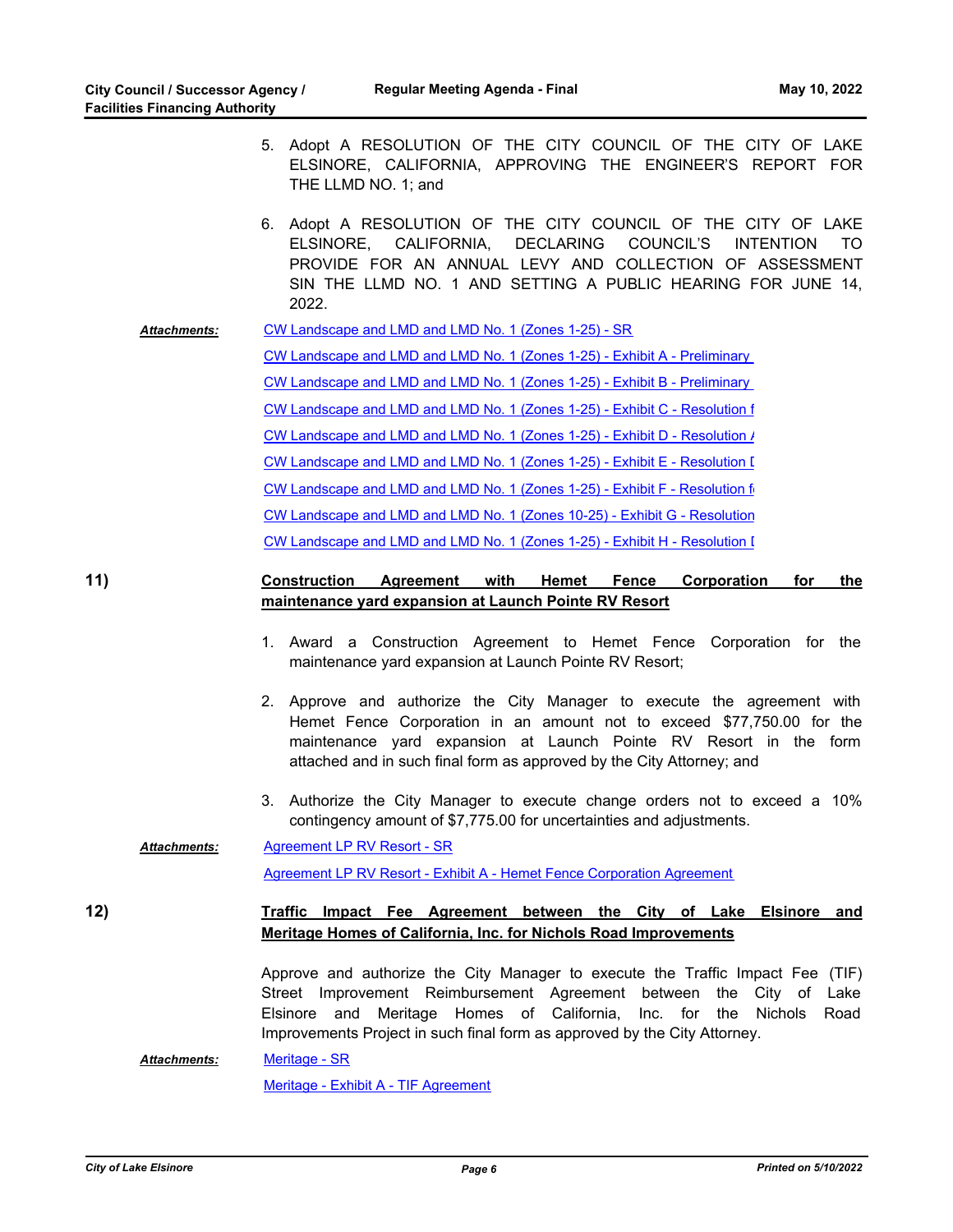# **13) Agreement with Hellas Construction, Inc. for Rosetta Canyon Sports Park Cork Replenishment and Clean Sweep Sanitation Services**

Approve and authorize the City Manager to execute an Agreement for Contractor Services with Hellas Construction, Inc. in an amount not to exceed \$89,600.00 and in such final form as approved by the City Attorney.

[Hellas Construction, Inc. - SR](http://lake-elsinore.legistar.com/gateway.aspx?M=F&ID=4607e169-90ee-4473-9340-94d7647fec9f.docx) [Hellas Construction, Inc. - Exhibit A Agreement](http://lake-elsinore.legistar.com/gateway.aspx?M=F&ID=c3738160-7a92-4d67-8cf6-de2b29bb0d22.docx) [Hellas Construction, Inc. - Exhibit B Proposals](http://lake-elsinore.legistar.com/gateway.aspx?M=F&ID=a41a14c2-c23c-4ad3-bb61-a4b5c96f3577.pdf) *Attachments:*

### **SUCCESSOR AGENCY CONSENT CALENDAR**

| 14)                               |                     | Minutes of the Regular Successor Agency Meeting of April 26, 2022 |
|-----------------------------------|---------------------|-------------------------------------------------------------------|
|                                   |                     | Approve the Minutes.                                              |
|                                   | <b>Attachments:</b> | 04-26-2022 Draft Minutes                                          |
| 15)                               |                     | SA Warrant List Dated April 08, 2022 to April 14, 2022            |
|                                   |                     | Receive and file.                                                 |
|                                   | <b>Attachments:</b> | <b>SA Warrant List - SR</b>                                       |
|                                   |                     | <b>SA Warrant List - Exhibit A - Summary</b>                      |
|                                   |                     | <b>SA Warrant List - Exhibit B - Listing</b>                      |
| 16)                               |                     | SA Warrant List Dated April 15, 2022 to April 21, 2022            |
|                                   |                     | Receive and file.                                                 |
|                                   | <b>Attachments:</b> | <b>SA Warrant List - SR</b>                                       |
|                                   |                     | <b>SA Warrant List - Exhibit A - Summary</b>                      |
|                                   |                     | SA Warrant List - Exhibit B - Listing                             |
| <b>CITY COUNCIL BUSINESS ITEM</b> |                     |                                                                   |

# **17) Adoption of Resolution Authorizing the Issuance of Community Facilities District No. 2016-2 (Canyon Hills) Subordinate Special Tax Bonds, Series 2022**

Adopt A RESOLUTION OF THE CITY COUNCIL OF THE CITY OF LAKE ELSINORE, CALIFORNIA, ACTING AS THE LEGISLATIVE BODY OF CITY OF LAKE ELSINORE COMMUNITY FACILITIES DISTRICT NO. 2016-2 (CANYON HILLS) AUTHORIZING THE ISSUANCE OF ITS SUBORDINATE SPECIAL TAX BONDS, SERIES 2022 IN A PRINCIPAL AMOUNT NOT TO EXCEED ONE MILLION FIVE HUNDRED THOUSAND DOLLARS (\$1,500,000) AND APPROVING CERTAIN DOCUMENTS AND TAKING CERTAIN OTHER ACTIONS IN CONNECTION THEREWITH.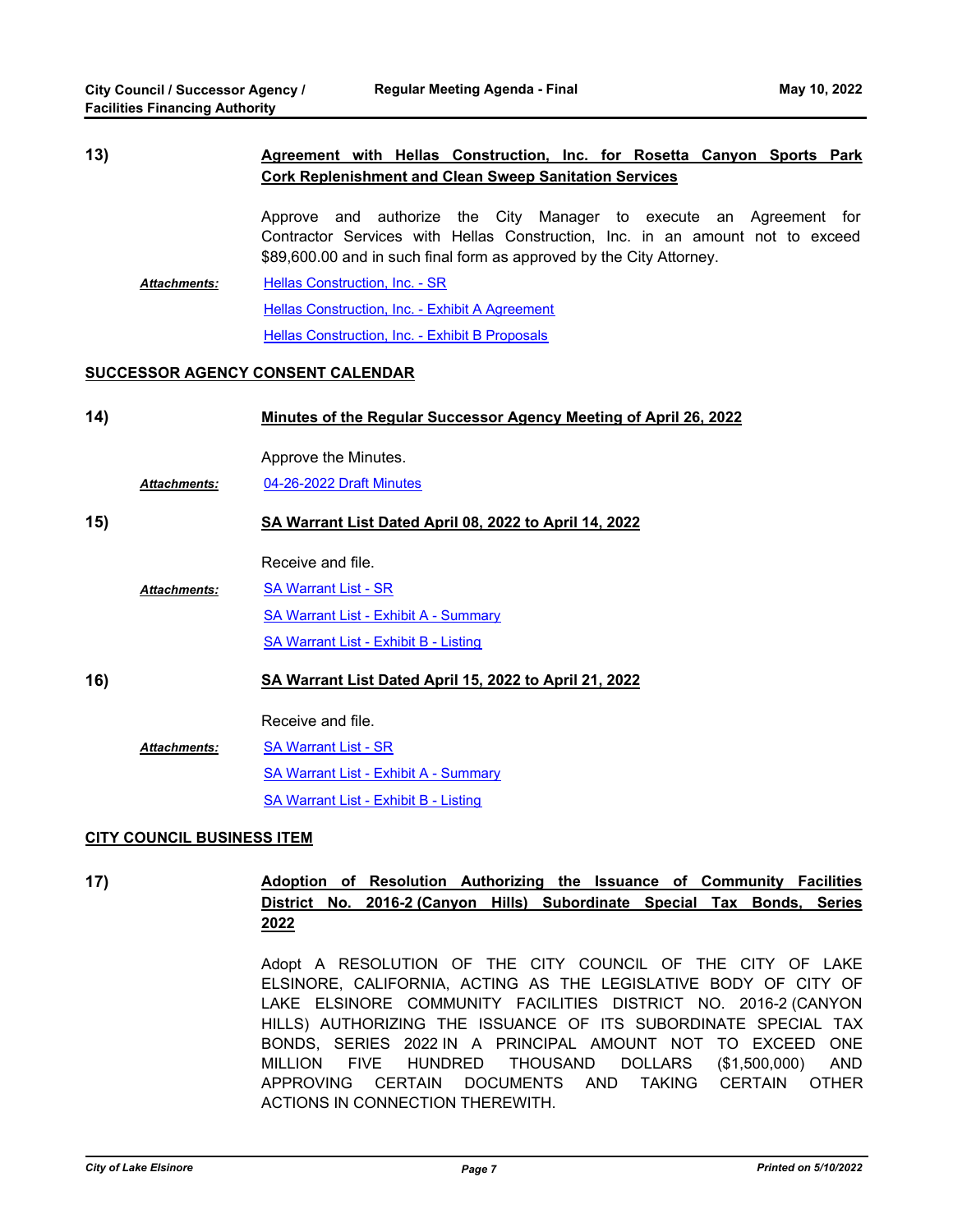| <b>Attachments:</b> | CFD No. 2016-2 Canyon Hills - SR                                             |
|---------------------|------------------------------------------------------------------------------|
|                     | CFD No. 2016-2 Canyon Hills - Exhibit A - Resolution Approving Bond Issuance |
|                     | CFD No. 2016-2 Canyon Hills - Exhibit B - Placement Agent Agreement          |
|                     | CFD No. 2016-2 Canyon Hills - Exhibit C - Good Faith Estimates               |
|                     | CFD No. 2016-2 Canyon Hills - Exhibit D - Bond Indenture                     |
|                     | CFD No. 2016-2 Canyon Hills - Exhibit E - First Supplemental Indenture       |
|                     | CFD No. 2016-2 Canyon Hills - Exhibit F - Purchaser's Term Sheet             |

### **JOINT CITY COUNCIL AND FACILITIES FINANCING AUTHORITY PUBLIC HEARING**

## **18) Authorize the Issuance of Lease Revenue Bonds by the Lake Elsinore Facilities Financing Authority to Finance New City Hall**

- 1. Adopt A RESOLUTION OF THE CITY COUNCIL OF THE CITY OF LAKE ELSINORE, CALIFORNIA, AUTHORIZING THE EXECUTION AND DELIVERY BY THE CITY OF A GROUND LEASE, LEASE AGREEMENT, INDENTURE, CONTINUING DISCLOSURE CERTIFICATE AND A BOND PURCHASE AGREEMENT IN CONNECTION WITH THE ISSUANCE OF LAKE ELSINORE FACILITIES FINANCING AUTHORITY LEASE REVENUE BONDS, SERIES 2022A, APPROVING THE ISSUANCE OF SUCH BONDS IN AN AGGREGATE PRINCIPAL AMOUNT OF NOT TO EXCEED \$27,000,000, AUTHORIZING THE DISTRIBUTION OF AN OFFICIAL STATEMENT IN CONNECTION WITH THE OFFERING AND SALE OF SUCH BONDS AND AUTHORIZING THE EXECUTION OF NECESSARY DOCUMENTS AND CERTIFICATES AND RELATED ACTIONS; and
- 2. Adopt A RESOLUTION OF THE BOARD OF DIRECTORS OF THE LAKE ELSINORE FACILITIES FINANCING AUTHORITY, LAKE ELSINORE, CALIFORNIA, AUTHORIZING THE EXECUTION AND DELIVERY BY THE AUTHORITY OF A GROUND LEASE, LEASE AGREEMENT, AN INDENTURE, AN ASSIGNMENT AGREEMENT AND A BOND PURCHASE AGREEMENT IN CONNECTION WITH THE ISSUANCE OF LAKE ELSINORE FACILITIES FINANCING AUTHORITY LEASE REVENUE BONDS, SERIES 2022A, AUTHORIZING THE ISSUANCE OF SUCH BONDS IN AN AGGREGATE PRINCIPAL AMOUNT OF NOT TO EXCEED \$27,000,000, AUTHORIZING THE DISTRIBUTION OF AN OFFICIAL STATEMENT IN CONNECTION WITH THE OFFERING AND SALE OF SUCH BONDS AND AUTHORIZING THE EXECUTION OF NECESSARY DOCUMENTS AND CERTIFICATES AND RELATED ACTIONS.